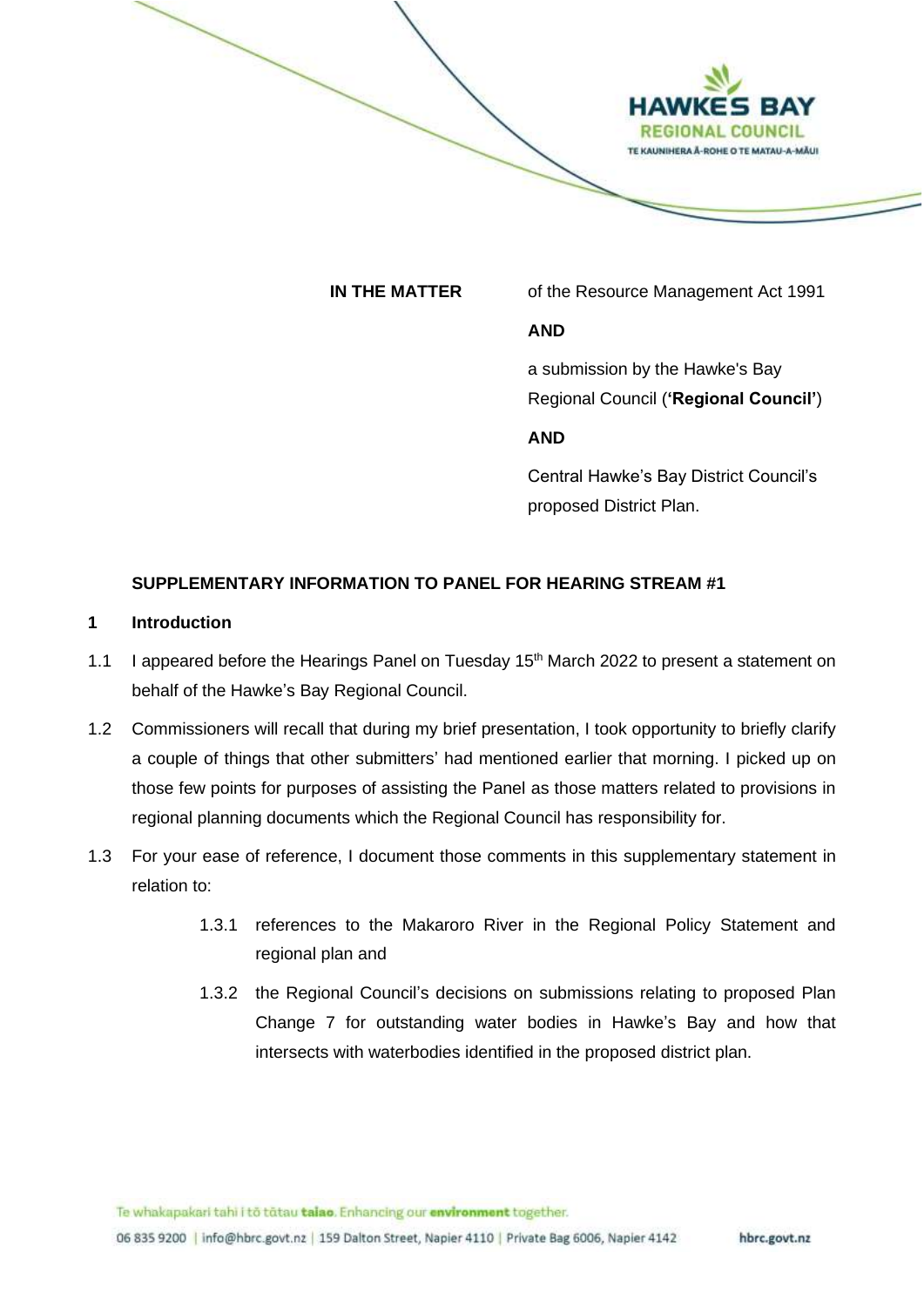# **2 References to "Makaroro River" in the Hawke's Bay Regional Resource Management Plan**

- 2.1 The Hawke's Bay Regional Resource Management Plan (RRMP) incorporates the regional policy statement (RPS) alongside regional plan provisions.
- 2.2 Table 1 presents a summary of the location and context of references to the "Makaroro River" within the RRMP. This is provided to assist the Panel, notwithstanding that the Regional Council's original submission didn't make any specific reference to the Makaroro River.

| <b>RRMP</b><br>reference                                                                                                                                               | section Weblink<br>PDF page # | & Additional notes                                                                                                                                                                                                                                                                                                                                                              |
|------------------------------------------------------------------------------------------------------------------------------------------------------------------------|-------------------------------|---------------------------------------------------------------------------------------------------------------------------------------------------------------------------------------------------------------------------------------------------------------------------------------------------------------------------------------------------------------------------------|
| Policy LW2, Table 1 RRMP<br>(RPS)                                                                                                                                      | page 11 of 76                 | Ch3, References high natural character values of the<br>Waipawa River above confluence of the Makaroro<br>River, including the Makaroro River.                                                                                                                                                                                                                                  |
| (RPS)                                                                                                                                                                  | page 11 of 76                 | Policy LW2, Table 1 RRMP Ch 3, References water use for renewable electricity<br>generation in the Tukituki (mainstem) and the<br>Waipawa River above SH50 including the Makaroro<br>River.                                                                                                                                                                                     |
| Table<br>5.9.1C<br>Surface water quality page 37 of 48<br>sediment<br>deposited<br>indicators<br>for<br>the<br>Tukituki<br>River<br>Catchment - Zone<br>Specific (RPS) | $-$ RRMP Ch 5.9               |                                                                                                                                                                                                                                                                                                                                                                                 |
| Catchment Area'                                                                                                                                                        | page 27 of 30                 | Glossary – 'Tukituki  RRMP Ch 9, Tukituki Catchment Area means a catchment area<br>including<br>the Waipawa River, Tukituki River,<br>Makaretu River, Makaroro River, Makara Stream,<br>Omakere Stream, their tributaries, plus associated<br>groundwater catchments. Indicative location of the<br>Tukituki Catchment Area is set out in Appendix A of<br>[RRMP] Chapter 3.1A. |

# **Table 1**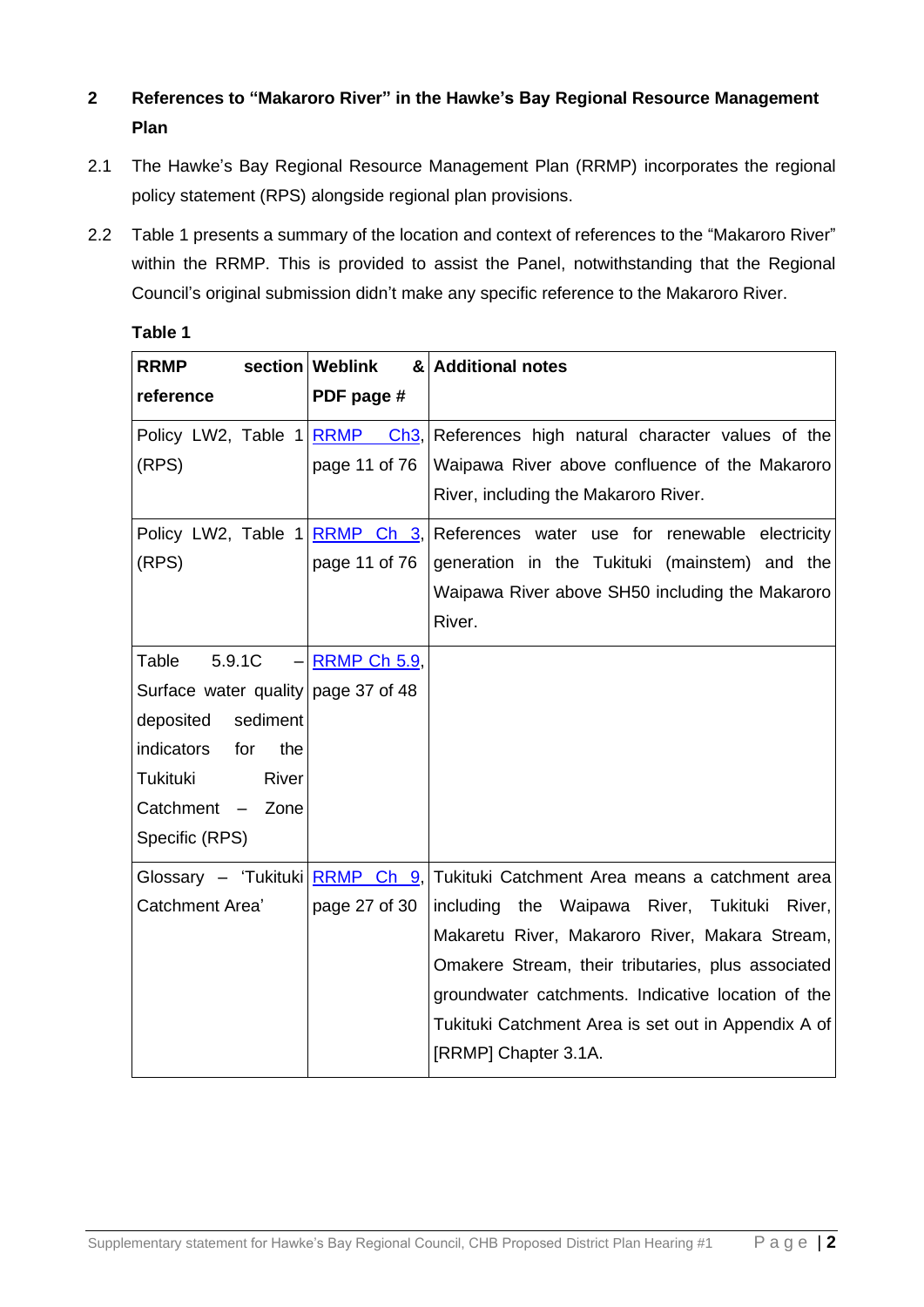# **3 Outstanding water bodies located within Central Hawke's Bay District**

- 3.1 When presenting for the Royal Forest and Bird Protection Society Incorporated, Mr Tom Kay made a passing reference to the outstanding water bodies work, but he did not elaborate further on what that work was nor who was leading it.
- 3.2 For clarification, the Regional Council has prepared proposed Plan Change 7 (PPC7) to the RRMP.<sup>1</sup> The Regional Council's webpage briefly summarises proposed PPC7 as:

*"[proposing] to change the Regional Resource Management Plan (RRMP) to include a list of the region's outstanding water bodies, together with a framework which prescribes a high level of protection for these water bodies in future plan making.* 

*The water bodies identified in the Proposed Plan Change 7 are the 'best of the best' within the region, featuring an exceptional cultural, spiritual, recreation, natural character, landscape, geology, or ecology value which is remarkable in Hawke's Bay.*

*The Proposed Plan Change aims to protect these outstanding features, in their current state, now and for future generations."*

- 3.3 PPC7 was publicly notified in August 2019 and a three-person Panel of commissioners heard submissions in late 2020. On 26 June 2021, the Panel's decisions were issued on behalf of the Regional Council. Subsequently, three appeals were lodged with the Environment Court against a number of the Panel's decisions. Those appeals remain the subject of ongoing mediation proceedings amongst the parties.
- 3.4 Mr Kay's passing remark on PPC7 was in the context of commenting about values of the Makaroro River. Again, for the Panel's assistance and clarification, the Makaroro River:
	- 3.4.1 was not identified as an outstanding water body in the notified version of PPC7
	- 3.4.2 was requested by four submitters to be added to the list of outstanding water bodies in the Hawke's Bay region
	- 3.4.3 was considered by the PPC7 Panel<sup>2</sup> but ultimately the Panel decided not to add the Makaroro River to PPC7's list of outstanding water bodies in the Hawke's Bay region and

<sup>&</sup>lt;sup>1</sup> More information about the outstanding water bodies plan change (PC7) at <u>www.hbrc.govt.nz</u> (keyword #owb). Refer paragraphs 4.7-4.16 in particular of the Panel's Decision report at: [https://www.hbrc.govt.nz/assets/Document-](https://www.hbrc.govt.nz/assets/Document-Library/Outstanding-Water-Bodies/Decision-of-the-Independent-Hearing-Panel-PC7.pdf)[Library/Outstanding-Water-Bodies/Decision-of-the-Independent-Hearing-Panel-PC7.pdf](https://www.hbrc.govt.nz/assets/Document-Library/Outstanding-Water-Bodies/Decision-of-the-Independent-Hearing-Panel-PC7.pdf)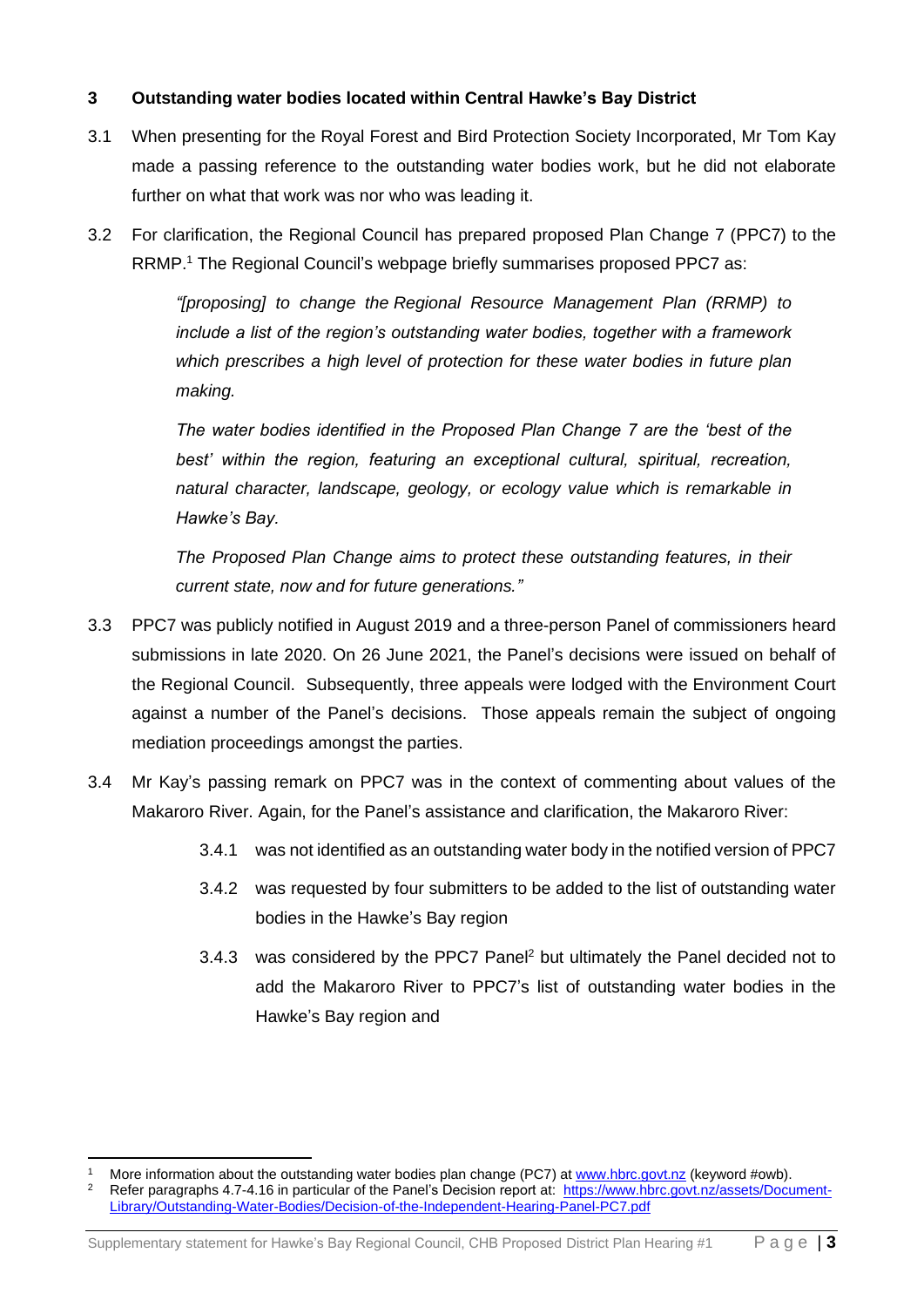- 3.4.4 was named in one of the appeals<sup>3</sup> as a water body to be added into PPC7, and several s274A parties to that appeal oppose that relief, amongst other points.
- 3.5 At the hearing, Commissioner Burne asked me about water bodies identified in the decisions version of PPC7 within Central Hawke's Bay District. Table 2 sets out that list alongside (where applicable) references used in the proposed District Plan of same/similarly named water bodies.

**Table 2**

| Outstanding water body name                                        | and Outstanding             | Proposed<br><b>District</b>                               |
|--------------------------------------------------------------------|-----------------------------|-----------------------------------------------------------|
| location descriptor in decisions version characteristics           |                             | <b>Plan reference</b>                                     |
| of PPC7                                                            | or values in PPC7           |                                                           |
| Lake Whatumā                                                       | Cultural and spiritual Lake | Whatuma                                                   |
| Lake Whatuma is located south west of values                       |                             | [SAF 10]                                                  |
| Waipukurau. It covers about 160ha, with an                         |                             |                                                           |
| adjacent wetland margin of around 75ha. It Ecology (habitat        | tor                         |                                                           |
| is a taonga to hapu of Heretaunga Tamatea, aquatic native birds,   |                             |                                                           |
| providing a major source of kai for those who particularly         |                             |                                                           |
| resided nearby. The lake supports a number Australasian Bittern)   |                             |                                                           |
| o threatened birds, including the greatest                         |                             |                                                           |
| numbers of Australasian Bittern in the                             |                             |                                                           |
| region.                                                            |                             |                                                           |
| Pōrangahau<br><b>River</b><br>and                                  |                             | <b>Estuary</b> Cultural and spiritual Porangahau Foredune |
| downstream of the Beach Road Bridge                                | values                      | and Estuary [ONF10]                                       |
| The Pōrangahau River runs 35km through                             |                             |                                                           |
| southern Hawke's Bay. The river winds Ecology (habitat             | for                         |                                                           |
| through rugged hill country reaching the sea native aquatic birds) |                             |                                                           |
| close to the township of Pōrangahau. The                           |                             |                                                           |
| Pōrangahau Estuary covers about 750ha                              |                             |                                                           |
| and is one of the few large estuaries in                           |                             |                                                           |
| Hawke's Bay. It is a long, narrow estuary                          |                             |                                                           |
| formed behind a low, sandy, longshore bar                          |                             |                                                           |
| which runs for around 14 km. It is the largest                     |                             |                                                           |
| and least modified estuary in Hawke's Bay                          |                             |                                                           |
| and is listed as a Significant Conservation                        |                             |                                                           |

<sup>&</sup>lt;sup>3</sup> Notice of appeal by Te Taiwhenua o Heretaunga, Te Runanganui o Heretaunga, Te Manaaki Taiao o Heretaunga and Ngati Kahungunu Iwi Incorporated at [https://www.hbrc.govt.nz/assets/Uploads/PPC7-Notice-of-appeal-by-Te-](https://www.hbrc.govt.nz/assets/Uploads/PPC7-Notice-of-appeal-by-Te-Taiwhenua-o-Heretaunga-and-Ngati-Kahungunu-Iwi-Incorporated.pdf)[Taiwhenua-o-Heretaunga-and-Ngati-Kahungunu-Iwi-Incorporated.pdf](https://www.hbrc.govt.nz/assets/Uploads/PPC7-Notice-of-appeal-by-Te-Taiwhenua-o-Heretaunga-and-Ngati-Kahungunu-Iwi-Incorporated.pdf)